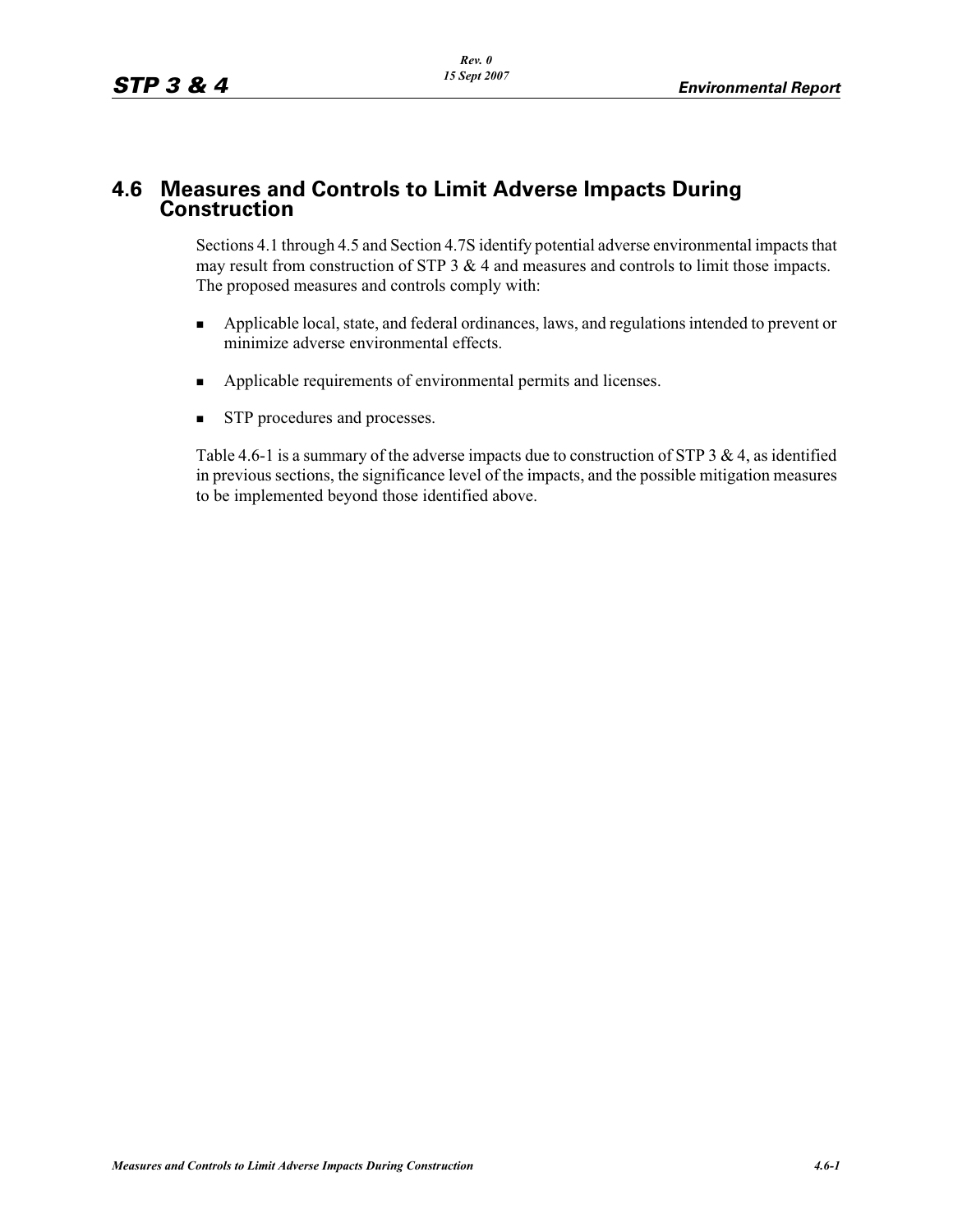| Impact                         | Description of Potential Impact                                                                                                                                                                                       | Potential Impact<br>Significance [1] | Planned Control Program                                                                                                                                                                                                                                                                                            |
|--------------------------------|-----------------------------------------------------------------------------------------------------------------------------------------------------------------------------------------------------------------------|--------------------------------------|--------------------------------------------------------------------------------------------------------------------------------------------------------------------------------------------------------------------------------------------------------------------------------------------------------------------|
| 4.0 Land Use Impacts           |                                                                                                                                                                                                                       |                                      |                                                                                                                                                                                                                                                                                                                    |
| 4.1.1 The Site and<br>Vicinity | excavating and<br>Ground-disturbing activities including<br>recontouring the landscape [2]                                                                                                                            | ഗ                                    | controls required in the SWPPP (Storm Water Pollution Prevention Plan) such as<br>accordance with regulatory and permit requirements. Implement environmental<br>Conduct construction activities using best management practices (BMP) in<br>weekly compliance inspections, documentation of runoff controls, etc. |
|                                | Removal of vegetation within the temporary and permanent<br>impact areas [2]                                                                                                                                          | S                                    | area will be graded, landscaped to match the surrounding area, and revegetated<br>Clean up and dispose of waste debris at designated location. Temporary impact                                                                                                                                                    |
|                                | Stockpiling of soils on site including spoil mounds and<br>borrow pit soils.[2]                                                                                                                                       | ഗ                                    | the use of approved erosion control methodologies and soil erosion and sediment<br>Restrict stockpiling to designated areas. Stabilize all loose soils on site through<br>control plan.                                                                                                                            |
|                                | Construction of new permanent structures and the creation<br>of impervious surface within the existing STP Site (i.e., the<br>haul road and the parking area). The site is designated for<br>industrial land use. [2] | w                                    | Restrict construction to the designated areas within the STP site.                                                                                                                                                                                                                                                 |
|                                | Impacts to wetlands and other surface waters e.g. removal<br>of onsite drainage ditch                                                                                                                                 | S                                    | prevent turbid water, soil deposition, vegetation removal, etc., from impacting<br>Avoid jurisdictional wetlands. Use appropriate erosion control measures to<br>drainage features, wetlands and downstream areas through the approved<br>SWPPP.                                                                   |
|                                | Construction activities conducted within the Coastal<br>Management Zone.[2]                                                                                                                                           | lk<br>S                              | Comply with the Texas Coastal Management Plan.                                                                                                                                                                                                                                                                     |
|                                | installation of discharge pipe, etc.) conducted within the<br>of a pipeline,<br>designated flood zone and other sensitive areas.<br>Construction activities (e.g., crossing                                           | w                                    | Avoid these areas where possible. Comply with regulatory and permit<br>requirements.                                                                                                                                                                                                                               |
|                                |                                                                                                                                                                                                                       |                                      |                                                                                                                                                                                                                                                                                                                    |

# Table 4.6-1 Summary of Potentially Adverse Impacts of Construction **Table 4.6-1 Summary of Potentially Adverse Impacts of Construction**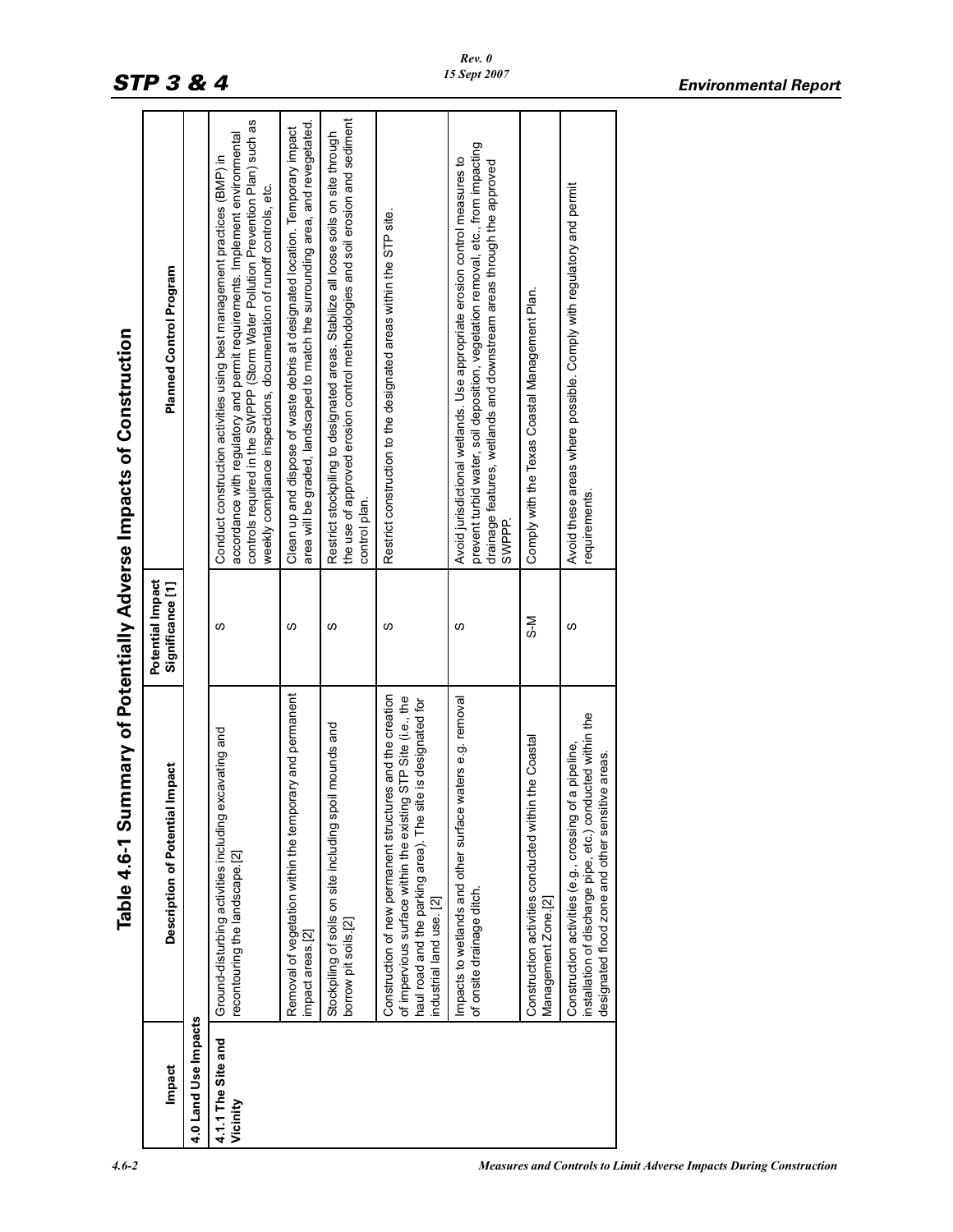|                                                        | Table 4.6-1 Summary of Potentially Adverse Impacts of Construction (Continued)                                                                                                                                                               |         |                                                                                                                                                                                                                                                                                                                                                                                                                                                                                                                                                                                                              |
|--------------------------------------------------------|----------------------------------------------------------------------------------------------------------------------------------------------------------------------------------------------------------------------------------------------|---------|--------------------------------------------------------------------------------------------------------------------------------------------------------------------------------------------------------------------------------------------------------------------------------------------------------------------------------------------------------------------------------------------------------------------------------------------------------------------------------------------------------------------------------------------------------------------------------------------------------------|
|                                                        | Potential short-term land use changes in the vicinity of the<br>project due to development of employee housing.[2]                                                                                                                           | i<br>२० | The temporary housing facilities, if constructed, would be converted to pre-project<br>conditions upon completion of construction.                                                                                                                                                                                                                                                                                                                                                                                                                                                                           |
|                                                        | truck deliveries will impact traffic on existing roads during<br>The increase in traffic during shift change and increased<br>peak times.                                                                                                    | w       | Stagger work shifts and truck delivery times to reduce the additional traffic during<br>peak hours                                                                                                                                                                                                                                                                                                                                                                                                                                                                                                           |
| 4.1.2 Transmission<br>Corridors and Off-<br>Site Areas | 345 kV transmission line that is currently connected to Bay<br>changes due to the<br>addition of a 345 Kilovolt switchyard and rerouting of one<br>No. 1 of the existing switchyard for STP 1 & 2.<br>Potential short-term physical land use | ω       | switchyard and connecting transmission lines to those areas previously disturbed<br>Minimization of land use impacts through the use of existing access points and<br>ROW roads. Limit construction activities associated with the new onsite<br>for construction activities associated with STP 1 & 2.                                                                                                                                                                                                                                                                                                      |
| 4.1.3 Historic<br>Properties                           | grading, excavation,<br>resources (Note - based on SHPO determination, this is<br>recontouring, and construction may expose historic<br>Ground-disturbing activities including<br>unlikely)                                                  | w       | Take appropriate actions (e.g. stop work, contact appropriate regulatory agencies)<br>following discovery of potential historic or archaeological resources.                                                                                                                                                                                                                                                                                                                                                                                                                                                 |
| 4.2 Water-Related Impacts                              |                                                                                                                                                                                                                                              |         |                                                                                                                                                                                                                                                                                                                                                                                                                                                                                                                                                                                                              |
| 4.2.1 Hydrologic<br>Alterations                        | Impacts to onsite surface water drainage flows by diverting<br>or filling several unnamed onsite drainage features.[2]                                                                                                                       | w       | New drainage ditches and other features such as sediment filters would be used<br>to accommodate surface water runoff from altered drainage areas and the newly<br><u>ي</u><br>erosion control measures will be taken on all drainage features and wetlands<br>prevent turbid water, soil deposition, vegetation removal, etc., from occurring<br>constructed impervious areas. Avoid all jurisdictional wetlands. Appropriate<br>within those areas or downstream areas through the approved SWPPP.                                                                                                         |
|                                                        | Increase in surface water as a result of dewatering and<br>excavation activities. [2]                                                                                                                                                        | S       | the water away from construction activities. Proper erosion controls will be used to<br>excavation/dewatering activities will be controlled by a series of ditches that drain<br>contain sediments found in the runoff before it is discharged into any jurisdictional<br>control system will be installed consisting of a perimeter circuit of deep wells in<br>dewatering/excavating activities of the deeply excavated areas, a groundwater<br>conjunction with sand drains. All other surface water runoff created during the<br>To decrease the volume of surface water runoff created during<br>water. |
|                                                        | through the shallow aquifer, and subsequent dewatering of<br>Impacts to local hydrology resulting from the excavation<br>the shallow aquifer.[2]                                                                                             | S       | surficial clays. Dewatering would occur within the shallow aquifer in a limited area<br>for a short period of time. Upon completion of construction, groundwater in the<br>unaffected because they are located in the deeper aquifer which is isolated by<br>Local drinking water wells found in the vicinity of the construction area will be<br>shallow aquifer will return to natural elevations.                                                                                                                                                                                                         |
| 4.2.2 Water Use<br>Impacts                             | Potential for water pressure reduction within the local water<br>table due to dewatering activities for dust abatement,<br>concrete mixing, potable water use. [2]                                                                           | S       | Limit dewatering activities to only those necessary for construction.                                                                                                                                                                                                                                                                                                                                                                                                                                                                                                                                        |

*Rev. 0 15 Sept 2007*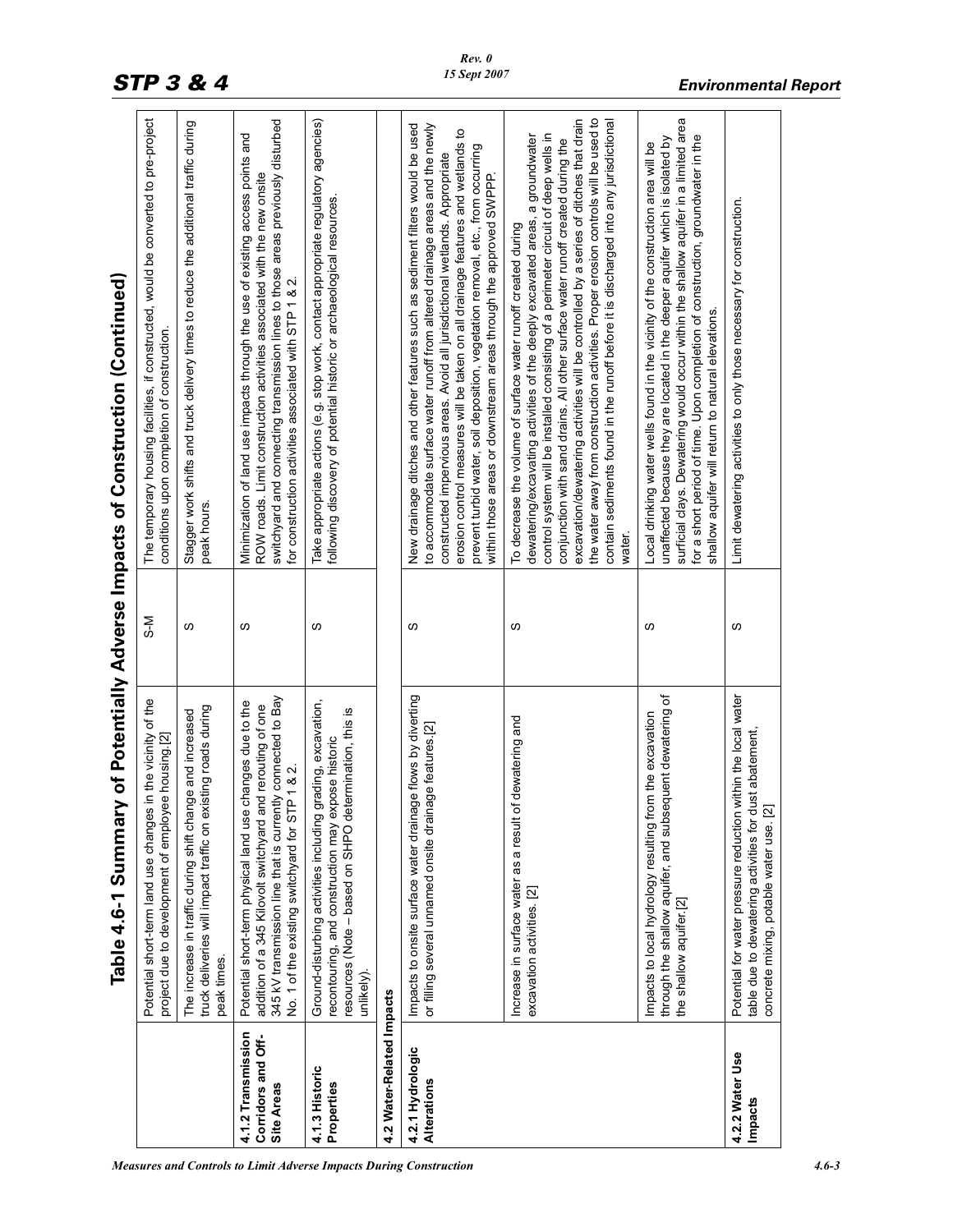|                                       | Table 4.6-1 Summary of Potentially Adverse Impacts of Construction (Continued)                                                                                                                                            |   |                                                                                                                                                                                                                                                                                                                                                                                                                                                                                          |
|---------------------------------------|---------------------------------------------------------------------------------------------------------------------------------------------------------------------------------------------------------------------------|---|------------------------------------------------------------------------------------------------------------------------------------------------------------------------------------------------------------------------------------------------------------------------------------------------------------------------------------------------------------------------------------------------------------------------------------------------------------------------------------------|
| 4.2.3 Water-Quality<br><b>Impacts</b> | Potential impacts on surface water quality from accidental<br>construction activities into onsite wetlands and drainage<br>associated with<br>release of fuel, oils, or other chemicals<br>features.                      | S | Develop and implement a construction SWPPP and spill response plan.                                                                                                                                                                                                                                                                                                                                                                                                                      |
|                                       | and subsequently the Colorado River due to turbidity and<br>A potential impact to Little Robbins Slough, Kelly's Pond,<br>rom ground<br>sedimentation caused by soil erosion f<br>disturbance.[2]                         | ഗ | Use of vegetated land buffers between water bodies and the construction site will<br>Adhere to applicable regulations and permit requirements found in the TPDES<br>sediments) into wetlands and water bodies via storm water runoff. BMPs will<br>permit. Implement BMPs to prevent the movement of pollutants (including<br>include the use of erosion control measures such as silt fences to prevent<br>sedimentation and turbid water discharge.<br>minimize sedimentation impacts. |
| 4.3 Ecological Impacts                |                                                                                                                                                                                                                           |   |                                                                                                                                                                                                                                                                                                                                                                                                                                                                                          |
| 4.3.1 Terrestrial<br>Ecosystems       | displace animals such as birds and mammals that currently<br>Construction activities will result in habitat loss and will<br>inhabit the construction site. The mortality rate of less<br>mobile animals may increase.[2] | S | Limit vegetation removal to only those areas needed for construction. Restoration<br>of the temporary impact areas will be completed in a timely manner upon<br>completion of construction.                                                                                                                                                                                                                                                                                              |
|                                       | Filling of drainage areas and ditches may impact foraging<br>and roosting habits of wetland-dependent species.[2]                                                                                                         | S | Restore the habitat by relocating and revegetating of drainage areas.                                                                                                                                                                                                                                                                                                                                                                                                                    |
|                                       | Impacts to biota from use of wetlands as laydown areas or<br>spoil areas. [2]                                                                                                                                             | w | Avoid wetland areas during construction activities.                                                                                                                                                                                                                                                                                                                                                                                                                                      |
|                                       | Potential impacts to local bird population from bird collisions<br>with man-made structures (cranes, buildings) during<br>construction.                                                                                   | S | The likelihood of this impact is low and when considered with the availability of the<br>esource on a regional basis, mitigation is not necessary.                                                                                                                                                                                                                                                                                                                                       |
|                                       | Wildlife may be startled or frightened away by construction<br>noises [2]                                                                                                                                                 | w | Animal displacement due to noise should be temporary in nature. Animals should<br>eturn upon completion of construction.                                                                                                                                                                                                                                                                                                                                                                 |
|                                       | ine upgrades. The<br>disturbance impacts will increase during the nesting<br>Potential disturbance to nesting birds caused by<br>noise/movement during transmission I<br>season                                           | ഗ | Scheduling work during non-nesting periods would minimize these impacts.                                                                                                                                                                                                                                                                                                                                                                                                                 |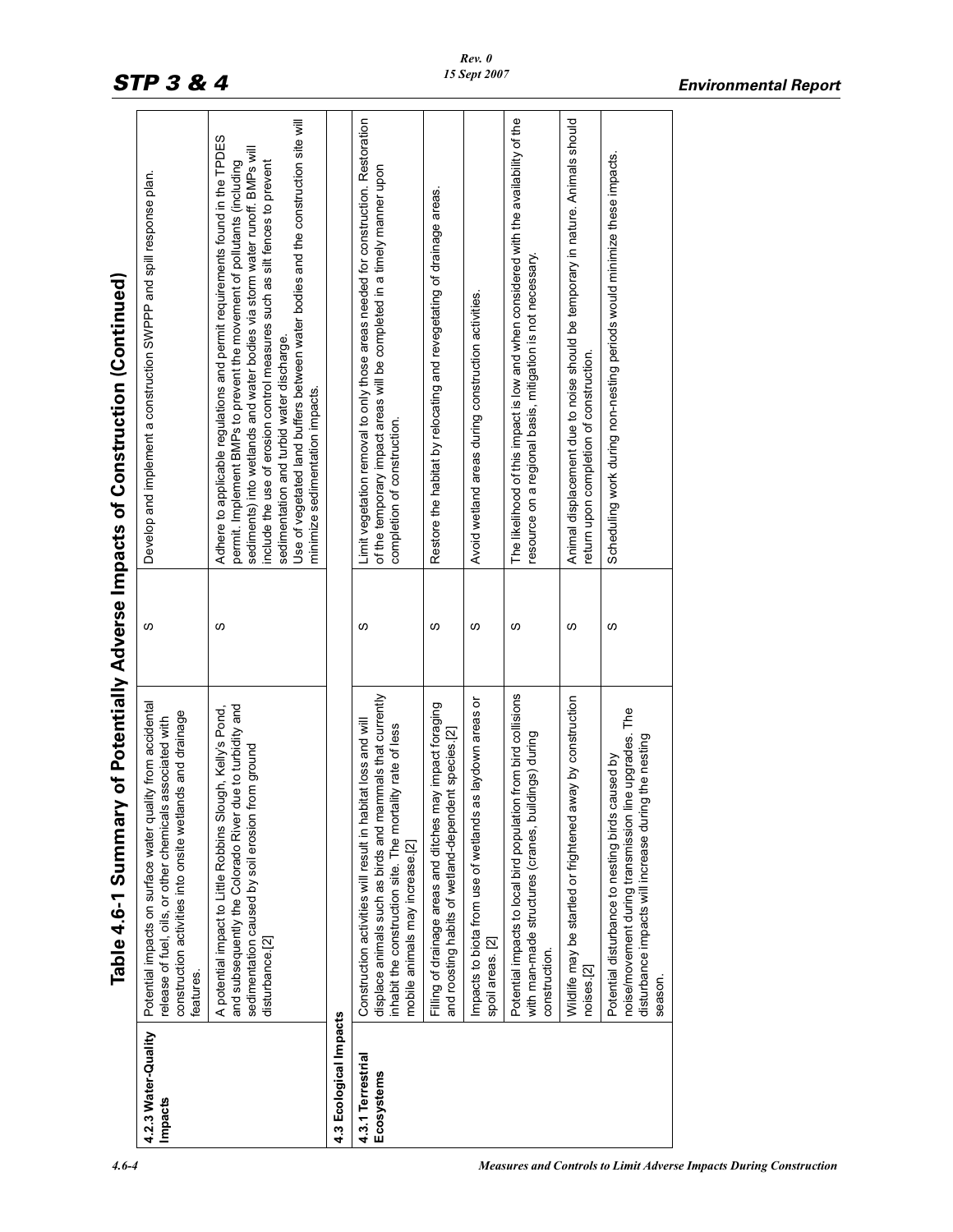|                                                         | Table 4.6-1 Summary of Potentially Adverse Impacts of Construction (Continued)                                                                                                                                                                                                                                |   |                                                                                                                                                                                                                                                                                                                                                                                                                                                                                                     |
|---------------------------------------------------------|---------------------------------------------------------------------------------------------------------------------------------------------------------------------------------------------------------------------------------------------------------------------------------------------------------------|---|-----------------------------------------------------------------------------------------------------------------------------------------------------------------------------------------------------------------------------------------------------------------------------------------------------------------------------------------------------------------------------------------------------------------------------------------------------------------------------------------------------|
| 4.3.2 Aquatic<br>Construction<br>Ecosystems-<br>Impacts | construction activities in to onsite wetlands and drainage<br>associated with<br>Potential impacts on aquatic ecology from accidental<br>release of fuel, oils, or other chemicals<br>features.                                                                                                               | S | Develop and implement a construction SWPPP and spill response plan.                                                                                                                                                                                                                                                                                                                                                                                                                                 |
|                                                         | and sedimentation caused by soil erosion from construction<br>macroinvertebrates, and fish as a result of water turbidity<br>activities such as road construction, excavation, grading,<br>temporary storage of soil piles, and use of heavy<br>Potential impacts to aquatic plants, benthic<br>machinery.[2] | S | construction along stream banks or drainage features, disturbed areas will be rip-<br>recognized BMPs such as covering all disturbed areas, keeping to a minimum the<br>length of time disturbed soil is exposed to weather, and intercepting and retaining<br>rapped or seeded to establish a perennial vegetative cover to prevent erosion.<br>Develop and implement erosion and sediment control plans that incorporate<br>sediment via retention ponds and drainage ditches. Upon completion of |
|                                                         | sediments from erosion of surface soil. Impacts may include<br>lting from suspended<br>respiration in invertebrates, smothering of eggs, and<br>blockage of light for photosynthesis, interference in<br>grounds.<br>degradation of the quality of spawning<br>Impacts to the benthic community resul         | ഗ | Divert excess surface water caused by construction activities into sediment<br>settling ponds prior to release into on site drainage features.                                                                                                                                                                                                                                                                                                                                                      |
|                                                         | loss of invertebrates<br>Impacts to fish populations due to the<br>from suspended sediments.                                                                                                                                                                                                                  | w | Develop and implement erosion and sediment control plans as mentioned above.                                                                                                                                                                                                                                                                                                                                                                                                                        |
|                                                         | crustaceans, and<br>insects due to filling of drainage features on site.[2]<br>Displacement of fish, aquatic species,                                                                                                                                                                                         | S | regional basis and because no important species are found onsite, mitigation is<br>The impacted acreage of this non-jurisdictional area is small and the type of<br>habitat is not unique to the area. Due to the availability of this resource on a<br>not necessary.                                                                                                                                                                                                                              |
|                                                         | from rerouting of<br>Temporary decline in insect population<br>onsite drainage features.[2]                                                                                                                                                                                                                   | S | Restore the habitat by relocating and revegetating the drainage feature                                                                                                                                                                                                                                                                                                                                                                                                                             |
| 4.4 Socioeconomic Impacts                               |                                                                                                                                                                                                                                                                                                               |   |                                                                                                                                                                                                                                                                                                                                                                                                                                                                                                     |
| 4.4.1 Physical<br>Impacts                               | STP<br>construction area, and transient populations caused by<br>Potential temporary impacts to construction workers,<br>personnel, people living or working adjacent to the<br>exposure to elevated noise levels. [2]                                                                                        | S | Construction workers would use hearing protection. The public will be notified of<br>regulations. Emergency first-aid care would be available at the construction site,<br>and regular health and safety monitoring will be conducted during construction.<br>Perform all construction activities in compliance with local, state, and federal<br>impending construction activities that may exceed acceptable noise levels.                                                                        |
|                                                         |                                                                                                                                                                                                                                                                                                               |   |                                                                                                                                                                                                                                                                                                                                                                                                                                                                                                     |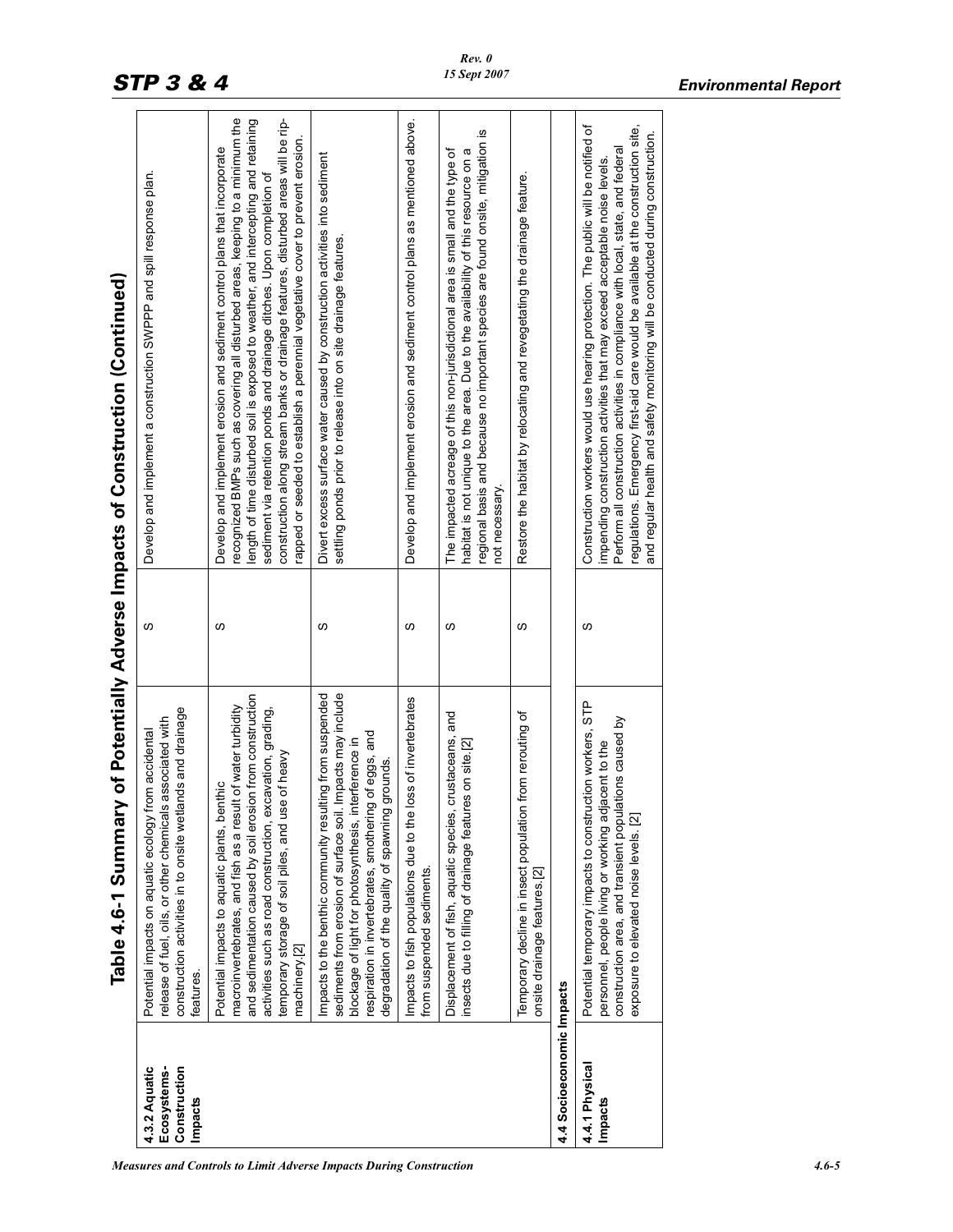| <br> <br>                   |
|-----------------------------|
|                             |
|                             |
|                             |
|                             |
|                             |
| <br> <br> <br>              |
|                             |
|                             |
|                             |
|                             |
|                             |
| )<br>5<br>1                 |
|                             |
|                             |
| ĺ                           |
|                             |
|                             |
|                             |
| $\ddot{\phantom{a}}$        |
|                             |
| $\bf{1}$                    |
|                             |
|                             |
| l                           |
|                             |
|                             |
|                             |
|                             |
|                             |
|                             |
|                             |
|                             |
|                             |
|                             |
|                             |
|                             |
|                             |
|                             |
|                             |
|                             |
| <b>Common Potentially 4</b> |
|                             |
|                             |
|                             |
|                             |
|                             |
| j                           |
| $\ddot{\phantom{0}}$        |

|                                      | Table 4.6-1 Summary of Potentially Adverse Impacts of Construction (Continued)                                                                                                                                                           |               |                                                                                                                                                                                                                                                                                                                                                                                                                                                                 |
|--------------------------------------|------------------------------------------------------------------------------------------------------------------------------------------------------------------------------------------------------------------------------------------|---------------|-----------------------------------------------------------------------------------------------------------------------------------------------------------------------------------------------------------------------------------------------------------------------------------------------------------------------------------------------------------------------------------------------------------------------------------------------------------------|
|                                      | Potential temporary impacts to construction workers, STP<br>construction area, and transient populations caused by<br>remissions.[2]<br>personnel, people living or working adjacent to the<br>fugitive dust and fine particulate matter | S             | regulations. Prepare a dust control plan containing dust control measures such as<br>watering, stabilization of disturbed areas, phased grading to minimize disturbance<br>available at the construction site, and regular health and safety monitoring will be<br>Minimize the potential for these emissions by using local, state, and federal<br>acreage, covering haul truck beds, etc. Emergency first-aid care would be<br>conducted during construction. |
|                                      | Potential temporary impacts to construction workers, STP<br>construction area and transient populations caused by<br>personnel people living or working adjacent to the<br>exhaust emissions.[2]                                         | ഗ             | with local, state, and federal emission requirements. Construction activities will be<br>phased to minimize peak hour degradation of local ambient air quality. Emergency<br>Equipment will be serviced regularly. Equipment will be operated in accordance<br>first-aid care would be available at the construction site, and regular health and<br>safety monitoring will be conducted during construction.                                                   |
|                                      | Degradation of roads in the vicinity of the project due to<br>increased traffic and an increase in heavy, wide-bodied<br>trucks and equipment.[2]                                                                                        | w             | (i.e., patching cracks and potholes, adding turn lanes, reinforcing soft shoulders)<br>Alert local government agencies and complete road repairs and improvements<br>in a timely manner.                                                                                                                                                                                                                                                                        |
| Economic Impacts<br>4.4.2 Social and | Increased traffic congestion in the vicinity of STP due to<br>construction activities.[2]                                                                                                                                                | ₹             | Develop and implement a construction traffic management plan that would include<br>centralized parking area with shuttle service, encouraging carpools, and<br>such measures as turn lane installation where necessary, establishing a<br>staggering shifts.                                                                                                                                                                                                    |
|                                      | in Matagorda<br>Potential short-term housing shortage<br>County.[2]                                                                                                                                                                      | $\frac{1}{2}$ | construction of new housing. Temporary housing could be constructed as needed.<br>Mitigation efforts will be market-driven over time. Construction employment will<br>increase gradually with a peak after 2 or 3 years. This will allow time for                                                                                                                                                                                                               |
|                                      | as a result of the in-<br>Water shortages in Matagorda County<br>migrating construction workforce.[2]                                                                                                                                    | $\geq$        | seawater desalination, conservation, and the Lower Colorado River Authority/San<br>ample time is given to plan for the influx. Mitigation strategies could include reuse,<br>Maintain communication with local government and planning officials so that<br>Antonio Water System Project.                                                                                                                                                                       |
|                                      | Shortage of waste water treatment plants in Matagorda<br>County as a result of the in-migrating construction<br>workforce.[2]                                                                                                            | $\frac{1}{2}$ | Maintain communication with local government and planning officials so that<br>ample time is given to plan for the influx.                                                                                                                                                                                                                                                                                                                                      |
|                                      | Potential impacts to police and fire services in Matagorda<br>County. [2]                                                                                                                                                                | Σ             | manner. Funding for this expansion will be provided through the increased tax<br>police and fire services could be coordinated, planned, and funded in a timely<br>Maintain communication with local government officials so that expansions in<br>revenues from the construction project.                                                                                                                                                                      |
|                                      | Potential impacts to medical services in Matagorda County.                                                                                                                                                                               | S             | Projected increase in the population during construction would not stress the<br>current capacity; therefore mitigation would not be warranted.                                                                                                                                                                                                                                                                                                                 |

*4.6-6 Measures and Controls to Limit Adverse Impacts During Construction* 

*Rev. 0 15 Sept 2007*